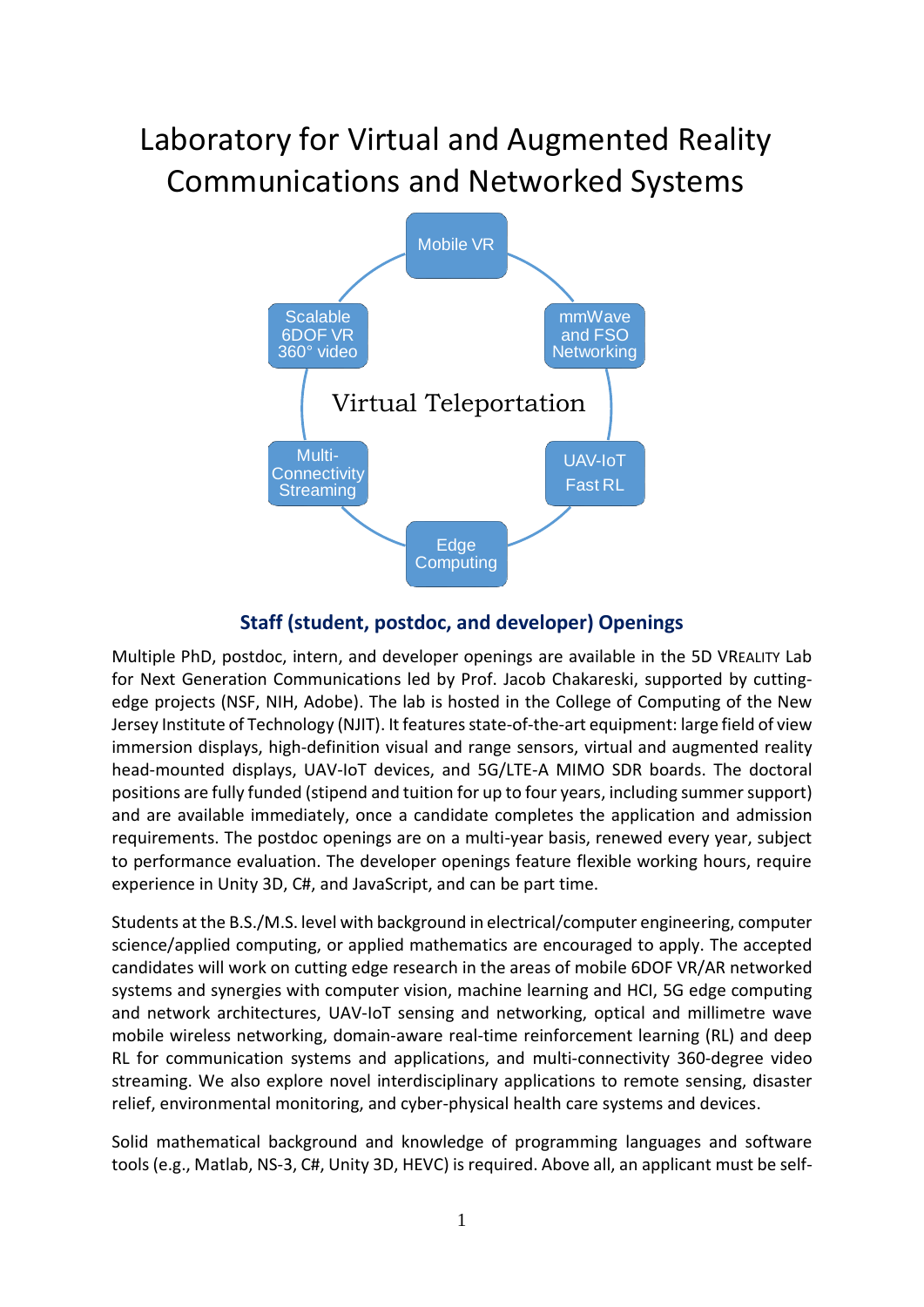motivated to learn quickly and work effectively on challenging research problems. For a description of recent activities carried out by Prof. Chakareski, please visit [www.jakov.org.](http://www.jakov.org/)

**Application process:** Please send your CV in attachment to [jacobcha@njit.edu](mailto:jacobcha@njit.edu) and specify in the subject line "X opening application", where "X" could be {PhD, postdoc, internship, or developer}. Outline your background and research interests in the e-mail. Include a one-page research statement describing your qualifications and how you can contribute to our investigations(summarized on the web site referenced above). Include 3-4 references (names and contact details) and any publications you may have authored.

GRE and IELTS/TOEFL scores are required for international student applicants (please include them if you have already taken these admission tests). An applicant is also advised to include course transcripts and arrange for reference letters to be sent to Dr. Chakareski directly.

Recent references:

- IEEE COMMAG 2021: Improving Data-driven Reinforcement Learning in Wireless IoT Systems using Domain Knowledge
- WiOpt 2021: Decentralized Collaborative Video Caching in 5G Small-Cell Base Station Cellular Networks
- NOSSDAV 2021: Wifi-VLC Dual Connectivity Streaming System for 6DOF Multi-User Virtual Reality (**best paper award**)
- PIMRC 2020: Deep Reinforcement Learning for Delay-Sensitive LTE Downlink Scheduling
- IEEE TIP 2020: Viewport-Adaptive Scalable Multi-User Virtual Reality Mobile-Edge Streaming
- IEEE TSP 2020: Accelerated Structure-Aware Reinforcement Learning
- Asilomar 2020: 6DOF Virtual Reality Dataset and Performance Evaluation of Millimeter Wave vs. Free-Space-Optical Indoor Communications Systems for Lifelike Mobile VR Streaming
- MMSP 2020: RF-FSO Dual-Path UAV Network for High Fidelity Multi-Viewpoint 360° Video Streaming
- IEEE TVT 2020: Lifetime Maximization in Mobile Edge Computing Networks
- IEEE TCOM 2020: Delay-Sensitive Energy-Harvesting Wireless Sensors: Analysis and Scheduling
- IEEE TMM 2020: Collaborative Content Placement Among Wireless Edge Caching Stations
- IEEE TIP 2019: UAV-IoT for Next Generation Virtual Reality
- Globecom 2019: Neighbor Discovery in a Free-Space-Optical UAV Network
- ACM ICDSC: Displacement Error Analysis of 6-DoF Virtual Reality
- IEEE MMSP 2019: Millimeter Wave meets Edge Computing for Mobile High-Fidelity 360° VR
- IEEE ICC 2019: Visible Light Communication for Next Generation Untethered Virtual Reality Systems
- ACC 2018: Coalition Formation for Coordinated Task Allocation in Heterogeneous UAV Networks
- ICC 2018: Viewport-Driven Rate-Distortion Optimized 360° Video Streaming
- ICC 2018: Energy Efficiency Analysis of UAV-Assisted mmWave HetNets
- ICC 2018: Structural Properties of Optimal Transmission Policies for Delay-Sensitive Wireless Sensors
- Asilomar 2017: Optimal measurement policy for predicting UAV network topology
- MMSP 2017: Convexity characterization of virtual view reconstruction error in multi-view imaging
- MM 2017: Optimal Set of 360-Degree Videos for Viewport-Adaptive Streaming
- SIGCOMM 2017: VR/AR Immersive Communication: Caching, Edge Computing, and Trans. Trade-Offs
- MobiSys 2017: Drone Networks for Virtual Human Teleportation
- ICC 2017: Viewport-adaptive navigable 360-degree video delivery (**best paper award**)
- INFOCOM 2017: UAV-IoT for Ubiquitous Immersive Communication and Virtual Human Teleportation